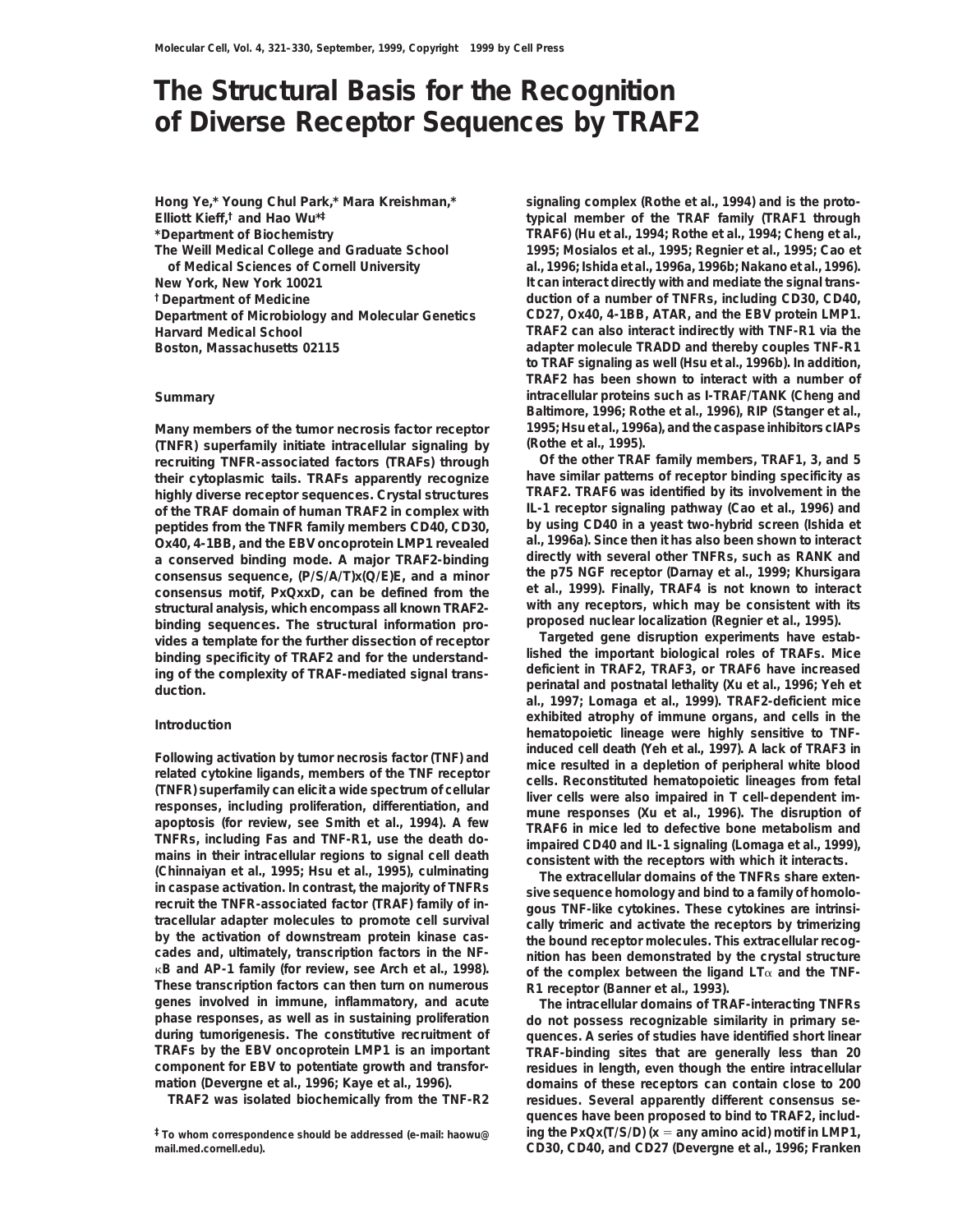| Table 1. Crystallographic Arialysis |                         |                                |                                      |                 |                  |                        |  |  |  |  |
|-------------------------------------|-------------------------|--------------------------------|--------------------------------------|-----------------|------------------|------------------------|--|--|--|--|
| Protein construct                   | 310-501                 | 327-501                        | 327-501                              | 327-501         | 327-501          | 327-501                |  |  |  |  |
| Peptide <sup>a</sup>                | hCD40 (250-266)         | hCD40 (250-254)                | hCD30 (576-583)                      | hOx40 (262-266) | m4-1BB (231-236) | hLMP-1 (204-210)       |  |  |  |  |
|                                     | <b>PVQETLHGCQPVTQED</b> | <b>PVOET</b>                   | <b>MLSVEEEG</b>                      | <b>PIQEE</b>    | <b>GAAQEE</b>    | <b>POOATDD</b>         |  |  |  |  |
| Space group                         | P2 <sub>1</sub>         | R <sub>3</sub> (rhom. setting) | P2 <sub>1</sub>                      | C <sub>2</sub>  | C <sub>2</sub>   | P2 <sub>1</sub>        |  |  |  |  |
| Cell dimensions                     | 59.4 Å, 81.1 Å,         | 111.4 Å, 103.7°                | 136.4 A, 85.6 A,<br>91.3 Å, 110.4 Å, |                 | 135.9 Å, 85.6 Å, | 56.2 Å, 76.8 Å,        |  |  |  |  |
|                                     | 77.2 Å, 96.8°           |                                | 91.3 Å, 120.0°                       | 125.4 A. 118.9° | 124.1 A. 119.1°  | 66.9 A. $93.2^{\circ}$ |  |  |  |  |
| X-ray source                        | <b>CHESS A1</b>         | <b>CHESS A1</b>                | <b>BNL X4A</b>                       | <b>CHESS A1</b> | <b>BNL X4A</b>   | <b>BNL X4A</b>         |  |  |  |  |
| $Z_a$ (protein) <sup>b</sup>        |                         |                                |                                      | h               |                  |                        |  |  |  |  |
| $Z_a$ (peptide) <sup>b</sup>        |                         |                                |                                      | 6               | 5                |                        |  |  |  |  |
| <b>Resolution</b>                   | 2.7A                    | 2.0A                           | $2.0\text{ A}$                       | $2.0 \text{ Å}$ | 2.5A             | $2.0\text{ A}$         |  |  |  |  |
| $R_{\text{merge}}$                  | 4.4% (25.5%)            | 5.5% (18.0%)                   | 6.1% (19.9%)                         | 3.8% (12.7%)    | $6.1\%$ (29.6%)  | 5.5% (15.0%)           |  |  |  |  |
| Completeness                        | 98.6% (99.4%)           | 100.0% (99.9%)                 | 96.5% (93.8%)                        | 99.8% (100%)    | 90.2% (85.2%)    | 99.7% (100%)           |  |  |  |  |
| Number of water                     | 104                     | 616                            | 827                                  | 715             | 239              | 391                    |  |  |  |  |
| $R(R_{\text{free}})$                | 22.1% (26.7%)           | 21.9% (25.4%)                  | 22.0% (24.4%)                        | 22.5% (25.1%)   | 22.7% (27.0%)    | 20.6% (24.5%)          |  |  |  |  |
|                                     |                         |                                |                                      |                 |                  |                        |  |  |  |  |

**Table 1. Crystallographic Analysis**

**a Residue numbers refer to the precursor receptor sequences. h, human; m, mouse.**

**bZa (protein), number of protein molecules per crystallographic asymmetric unit; Za (peptide), number of peptides per asymmetric unit.**

**Boucher et al., 1997; Brodeur et al., 1997; Sandberg et specificity of TRAF2 using structure-based mutagenesis al., 1997;** Akiba et al., 1998), the  $\phi$ SxEE ( $\phi$  = large experiments. **hydrophobe) sequence in TNF-R2 and CD30 (Rothe et al., 1994; Boucher et al., 1997), and the QEE motif in Results 4-1BB and Ox40 receptors (Arch and Thompson, 1998). The binding sites for TRAF6, however, differ from all the Peptide Selection and Structure Determination motifs described above. In order to obtain a complete understanding of TRAF**

**ally divided into an amino-terminal domain with RING from each of the three proposed TRAF-binding moand zinc finger motifs and a carboxy-terminal TRAF do- tifs (Table 1). The six receptor peptides studied here main (Rothe et al., 1994). The TRAF domain can be include sequences from CD40 and LMP1 (with the further subdivided into a TRAF-N domain with propensi- PxQxT motif), from Ox40 and 4-1BB (QEE motif), and ties for coiled-coil structures and a highly homologous from CD30 (***φ***SxEE motif). The lengths of the peptides TRAF-C domain. While the amino-terminal domain is were mostly based on binding and mutagenesis studies essential for the activation of downstream effectors, the reported in the literature, including the peptide from TRAF domain is both necessary and sufficient for self- CD30, LMP1, and the long and short peptides from association and receptor interaction. We have recently CD40. The peptides from Ox40 and 4-1BB were selected reported the crystal structures of the TRAF domain of by including a few residues N-terminal to the QEE motif. human TRAF2, both alone and in complex with a TNF- All the receptor peptides were chemically synthesized R2 peptide (Park et al., 1999). The structures revealed a with both amino-terminal acetylation and carboxy-terconserved trimeric self-association of the TRAF domain minal amidation to mimic the environment in the native** that is mediated by both the  $\beta$  sandwich TRAF-C domain protein. **and the preceding coiled-coil region. Each TRAF do- As most of the receptor binding sites in the apo-TRAF2 main trimer provides three symmetrical receptor binding crystals were blocked by crystal packing interactions, sites for the TNF-R2 peptides, suggesting an avidity soaking of the peptides into these preformed crystals component in the recognition of receptors by TRAFs. is unlikely to produce complexes. Cocrystallization ex-**

**tween the** *φ***SxEE motif possessed by the TNF-R2 pep- Molar excess of the peptides (from 2- to 16-fold) tide and the other motifs, the TRAF domain structure was incubated with the TRAF domain of human TRAF2. in complex with the TNF-R2 peptide does not provide Two alternative TRAF domain constructs with different information on whether the same receptor binding site lengths of the coiled-coil domain were used in crystallizmay accommodate the different sequence motifs or ad- ing the complexes (Table 1). The six receptor–peptide ditional binding sites may exist on the surface of the complexes produced six different crystal forms (Table TRAF domain. In this study, we determined crystal struc- 1), with different packing arrangements of the comtures of the TRAF domain of human TRAF2 in complex plexes in the crystals. X-ray diffraction data for the six with receptor peptides from each of the three proposed complexes were collected with synchrotron radiation on motifs. The structures revealed a common receptor cryoprotected crystals. The structures were determined binding site on the TRAF domain and a conserved mode by the molecular replacement method, and the peptides of recognition, even though not a single residue is identi- were located by Fo**2**Fc difference electron density cal among the different TRAF binding sequences. Uni- maps after initial refinement with protein models alone fied TRAF-binding motifs can be defined from the struc- (Table 1). tural studies, which explain the specificity of all known All crystal forms contain at least three TRAF domain TRAF binding sequences and therefore the structure molecules per crystallographic asymmetric unit (Table basis for the recognition of diverse receptor sequences 1). As was observed with the TNF-R2 peptide, one or by TRAF2. In addition, these consensus motifs provide more of the receptor binding sites on the TRAF domain**

**et al., 1996; Gedrich et al., 1996; Aizawa et al., 1997; a template for the further dissection of receptor binding**

**The primary sequence of TRAF proteins may be gener- receptor recognition, we chose representative sequences**

**Since there is no apparent sequence homology be- periment was used with each of these receptor peptides.**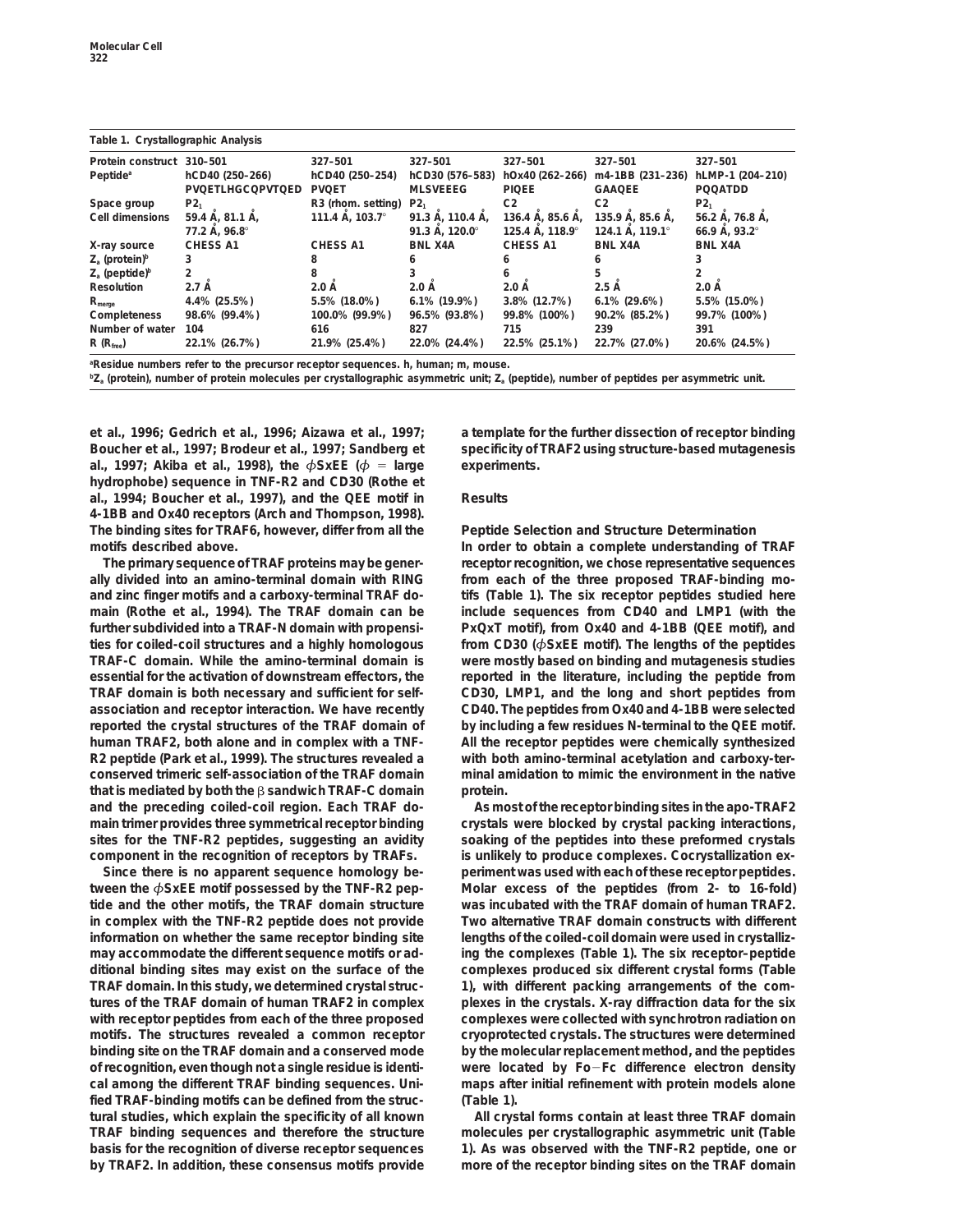

**Figure 1. Conserved Recognition of Receptor Sequences by the TRAF Domain**

**(a) Stereo diagram of the structural superposition of receptor peptides. Nitrogen atoms, blue; oxygen atoms, red; sulfur atoms, green; carbon atoms, yellow (CD40), gray (CD30), green (Ox40), pink (4-1BB), cyan (LMP1), and purple (TNF-R2; PDB code 1ca9). Peptides from CD40, CD30, Ox40, 4-1BB, and LMP1 contain ordered acetyl groups at the amino termini.**

**(b) Surface contour representation of one protomer of the TRAF domain of structure, shown with the 3-fold axis vertical. The superimposed worm models of receptor peptides are shown in yellow (CD40), gray (CD30), green (Ox40), pink (4-1BB), cyan (LMP1), and purple (TNF-R2; PDB code 1ca9). The three key side chains (stick models) identified from the structural analysis, at positions P**2**2, P0, and P1, are shown to reside in three distinct pockets on the TRAF domain surface.**



**the receptors (Table 1). These unoccupied binding sites by us earlier (Park et al., 1999), these seven structures with the low affinity of TRAF2 for monomeric receptor ing environments for the binding modes of receptor pepin each crystal, in which they assume essentially identi- modes of the various receptor peptides.**

**The crystal structures of the TRAF domain of human Residues in this binding site are highly conserved among TRAF2 in complex with six peptides from different re- TRAF1, 2, 3, and 5, consistent with their overlapping ceptors have been determined at up to 2 A resolution. Specificity of receptor recognition (Arch et al., 1998).** 

**trimer were not occupied by peptides from several of Together with the TNF-R2 peptide complex reported are involved in crystal packing interactions, consistent provide multiple observations in different crystal packpeptides. On the other hand, fully occupied TRAF do- tides from each of the three proposed TRAF-binding main trimers were seen in the CD30, Ox40, 4-1BB, and motifs—three structures for the PxQxT motif (one from one of the CD40 complex crystals, confirming that the LMP1 and two from CD40), two structures each for the three receptor binding sites of the TRAF domain trimer** *φ***SxEE motif (CD30 and TNF-R2), and the QEE motif are capable of interacting with receptors simultane- (Ox40 and 4-1BB). This collection of the different strucously. A minimum of two copies of peptides were bound tures allowed a detailed comparison of the binding**

**cal binding mode to the TRAF domain. Despite the high degree of sequence variations in the receptor peptides, the structures revealed that the Conserved Binding Mode of the Different peptides have a conserved binding mode and share a Receptor Peptides common binding site on the TRAF domain (Figure 1).**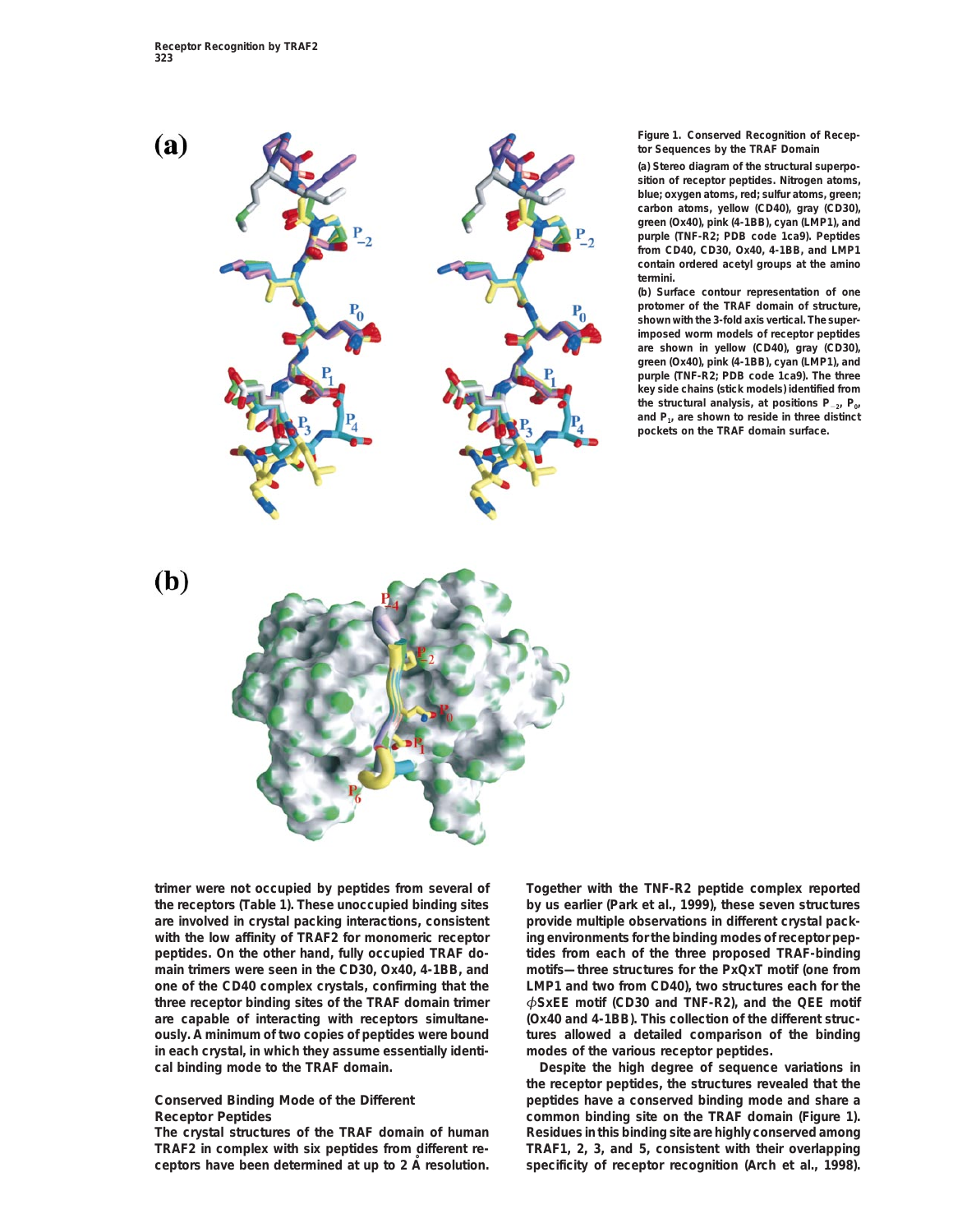**TRAF4 and TRAF6, on the other hand, have nonconserved substitutions in the binding site, explaining the difference in receptor specificity. The six structures reported here, together with the two reported by us earlier, provide a total of 14 copies of the TRAF domain trimer, in the free state and in complex, with 1 to 3 copies of the receptor peptides. Structural comparisons among these different states showed that the TRAF domain trimer undergoes little conformational change upon receptor binding.**

**Structural superposition of the seven different structures of receptor peptide complexes indicated a conserved central core of four residues, giving rise to a rootmean-square (rms) distance of less than 0.1 A˚ among the main chain atoms of these residues (Figure 1). The structure-based sequence alignment of the receptor peptides (Figure 2) showed that the third position of this four-residue core is invariably occupied by either a Gln or Glu residue and possesses the highest degree of sequence conservation. We propose to denote this resi**due as the zero position (P<sub>0</sub>) of the TRAF-binding motif. **The conserved structural core of the receptor peptides, and therefore the TRAF-binding motif, then extends from** the  $P_{-2}$  to the  $P_1$  positions. This major TRAF-binding **motif has the consensus sequence (P/S/A/T)x(Q/E)E (with the exception of the peptide from LMP1; see below), which can be identified in most of the known TRAF binding sequences from TNFRs (Figure 2). This structure-based consensus sequence also explains the three TRAF-binding motifs (PxQxT,** *φ***SxEE, and QEE) proposed from earlier biochemical and mutagenesis studies (Figure 2).**

Outside this conserved core of P<sub>-2</sub> to P<sub>1</sub> residues, the residue at P<sub>2</sub> shows some degree of conservation of the **main chain conformation, whereas additional C-terminal Figure 2. Structure-Based Receptor Peptide Alignment residues (P3 and beyond) have large conformational dif- (a) Structure-based sequence alignment of the receptor peptides used in the crystals. Only ordered residues are shown. Additional ferences among the various peptides (Figure 1). At the** N-terminal side, the  $P_{-3}$  residue appears to have reason-<br>able conservation of the main chain conformation as<br>well, although several of the peptides only have an acetyl<br>message isted:  $\beta$  conformation (e), polyproline group at this position (Figure 1). Therefore, a more re-<br>laxed definition of the TRAF binding core sequence the TRAF domain are shaded respectively in colors. The percentage **would include the P<sub>-3</sub> to the P<sub>2</sub> residue, covering six** of surface burial for each side chain is represented by different **shades of blue: dark blue (**.**90%), navy blue (50%–70%), and sky amino acids.**

**tended, while the carboxy-terminal portion becomes he- tions, which have 0% variations. Residue numbers in parentheses** lical at or after the P<sub>2</sub> position (Figure 2). Detailed analysis are those of the receptor precursors.<br>
revealed that residues at P<sub>-2</sub>, P<sub>0</sub>, and P<sub>1</sub> possess the conformation of a polyproline II helix (PPII), even thou **PPII is a slightly twisted** b **strand that allows a side chain mouse; b, baboon; r, rhesus. \*, this sequence repeated in baboon periodicity of three per turn. A recent survey showed LMP1 at residues 267–277 and 291–301. #, this sequence repeated in rhesus LMP1 at residues 340–350. that a majority of proteins with known structures contain at least one PPII helix (Stapley and Creamer, 1999). The PPII conformation is also frequently used in protein– residues in the TRAF binding sequences allows the near peptide interactions such as those seen in the peptide** complete side chain burial at both the  $P_{-2}$  and the  $P_1$ **recognition by SH3 domains (Lim et al., 1994) and class residues (Figure 2). II MHC molecules (Stern et al., 1994). This conformation The bound receptor peptides contact the TRAF-C doallows the peptide chain to twist in order to maximize main exclusively, extending from the top to the bottom the interaction of its side chains with a protein surface. rim of the mushroom-shaped TRAF domain trimer. The**

 $(a)$ 

 $(b)$ 

|                                                         |                                 |         |             | $P_{-4}P_{-3}P_{-2}P_{-1}P_0P_1P_2P_3P_4P_5P_6$ |                          |             |             |        |           |             |         |
|---------------------------------------------------------|---------------------------------|---------|-------------|-------------------------------------------------|--------------------------|-------------|-------------|--------|-----------|-------------|---------|
| hTNF-R2 (422-428)<br>hCD40 (250-258)<br>hCD40 (250-254) | $\cdot$ . $_{\rm P}$ $_{\rm F}$ |         | s<br>P<br>P | к<br>v<br>v                                     | E<br>$\overline{Q}$<br>Q | Ξ<br>E<br>E | C<br>т<br>т |        |           |             | L H G C |
| hCD30 (576-583)                                         | м                               | Ŀ       | S           | $\mathbf v$                                     | Ε                        | E           | E           | G      |           |             |         |
| $hOx 40(262-266)$                                       |                                 |         | Þ           | I                                               | Q                        | E           | E           |        |           |             |         |
| m4-1BB (231-236)                                        |                                 | G       | Ä           | A                                               | $\overline{O}$           | Ē           | E           |        |           |             |         |
| $hLMP-1(204-210)$                                       |                                 |         | P           | o                                               | Ō                        | A           | Τ           | D      | D         |             |         |
| peptide conformations                                   | е                               | e       | p           | e                                               | p                        |             | p h/e h     |        | h h       |             |         |
|                                                         |                                 |         |             |                                                 |                          |             |             |        |           |             |         |
| side chain burial                                       |                                 |         |             |                                                 |                          |             |             |        |           |             |         |
|                                                         |                                 |         |             |                                                 |                          |             |             |        |           |             |         |
|                                                         |                                 |         |             |                                                 |                          |             |             |        |           |             |         |
|                                                         |                                 |         |             | $P_{-4}P_{-3}P_{-2}P_{-1}P_0P_1P_2P_3P_4P_5P_6$ |                          |             |             |        |           |             |         |
| $(422 - 432)$<br>hTNF-R2                                | P                               | F       | s           | ĸ                                               | Е                        | E           | c           | A      | F         | $\mathbb R$ | S       |
| $(248 - 258)$<br>hCD40                                  | A                               | A       | Þ           | v                                               | Q                        | E           | T           | L      | H         | G           | C       |
| hCD30<br>$(576 - 586)$                                  | м                               | L       | s           | v                                               | Е                        | E           | E           | G      | к         | E           | D       |
| hCD30<br>$(559 - 569)$                                  | н                               | Υ       | P           | E                                               | Q                        | E           | T           | E      | ${\bf P}$ | ъ           | Ŀ       |
| hCD27<br>$(244 - 254)$                                  | T                               | I       | P           | I                                               | Q                        | E           | D           | Y      | R         | K           | P       |
| hLTBR<br>$(400 - 410)$                                  | s                               | т       | Þ           | н                                               | Q                        | E           | D           | G      | к         | А           | w       |
| hATAR<br>$(266 - 276)$                                  | т                               | v       | Ä           | v                                               | E                        | E           | Т           | I      | P         | S           | F       |
| $(260 - 270)$<br>h0x40                                  | R                               | т       | Þ           | Ι                                               | Q                        | E           | E           | Q      | A         | D           | A       |
| $m4-1BB$ $(230-240)$                                    | т                               | G       | A           | A                                               | Q                        | E           | E           | D      | A         | C           | S       |
| m4-1BB (242-252)                                        | R                               | c       | Þ           | Q                                               | E                        | Ē           | E           | G      | G         | G           | G       |
| $h4-1BB$<br>$(232 - 242)$                               | v                               | $\circ$ | T           | т                                               | Q                        | E           | E           | D      | G         | C           | S       |
| $h4-1BB$<br>$(244 - 254)$                               | R                               | F       | P           | E                                               | Ē                        | E           | E           | G      | G         | c           | Ε       |
| $(204 - 214)$<br>bLMP1                                  | R                               | т       | Þ           | v                                               | Q                        | E           | s           | G      | Y         | P           | D       |
| bLMP1<br>$(219 - 229)$                                  | R                               | P       | Þ           | v                                               | Q                        | E           | T           | G      | G         | G           | G       |
| $(243 - 253)$ *<br>bLMP1                                | н                               | Þ       | Þ           | $\overline{\mathbf{v}}$                         | ō                        | Ξ           | т           | G      | G         | G           | G       |
| bLMP1<br>$(315 - 325)$                                  | н                               | P       | Þ           | v                                               | ō                        | E           | т           | G      | E         | G           | G       |
| bLMP1<br>$(359 - 369)$                                  | н                               | P       | ₽           | I                                               | Q                        | E           | т           | G      | N         | G           | G       |
| major<br>consensus                                      |                                 |         |             | P/S/A/T x Q/E E                                 |                          |             |             |        |           |             |         |
| $(178 - 188)$<br>hTANK                                  | s                               | v       | P           | I                                               |                          | C           | т           |        | к         | т           | D       |
| $(202 - 212)$<br>hLMP1                                  | P                               | H       | P           | Q                                               | Q<br>Q                   | A           | T           | D<br>D | D         | S           | S       |
| $(315 - 325)$ #<br>rLMP1                                | P                               | ч       | P           | I                                               | Q                        | A           | т           | D      | G         | G           | N       |
| $(377 - 387)$<br>rLMP1                                  | P                               | н       | P           | I                                               | Q                        | A           | т           | D      | G         | A           | N       |
| rLMP1<br>$(425 - 435)$                                  | P                               | н       | Þ           | v                                               | Q                        | A           | S           | D      | G         | G           | D       |
|                                                         |                                 |         |             |                                                 |                          |             |             |        |           |             |         |
| minor consensus                                         |                                 |         | P           | x                                               | Q                        | x           | x           | D      |           |             |         |

**lhe TRAF domain are shaded respectively in colors. The percentage blue (20%–50%). The variation of surface burial at each position for the different peptides is inversely proportional to the height of the Interactions between Receptor Peptides and TRAF2 color bar: highest (**,**4%), second (6%–10%), third (15%–16%), and** The amino-terminal part of the receptor peptides is ex-<br> **fourth** (26%). There is only one observation for the P<sub>5</sub> and P<sub>6</sub> posi-

consensus TRAF-binding motifs are shown in red. h, human; m,

The PPII conformation for three out of the four core peptide chains cut across four  $\beta$  strands ( $\beta$ 6,  $\beta$ 7,  $\beta$ 4,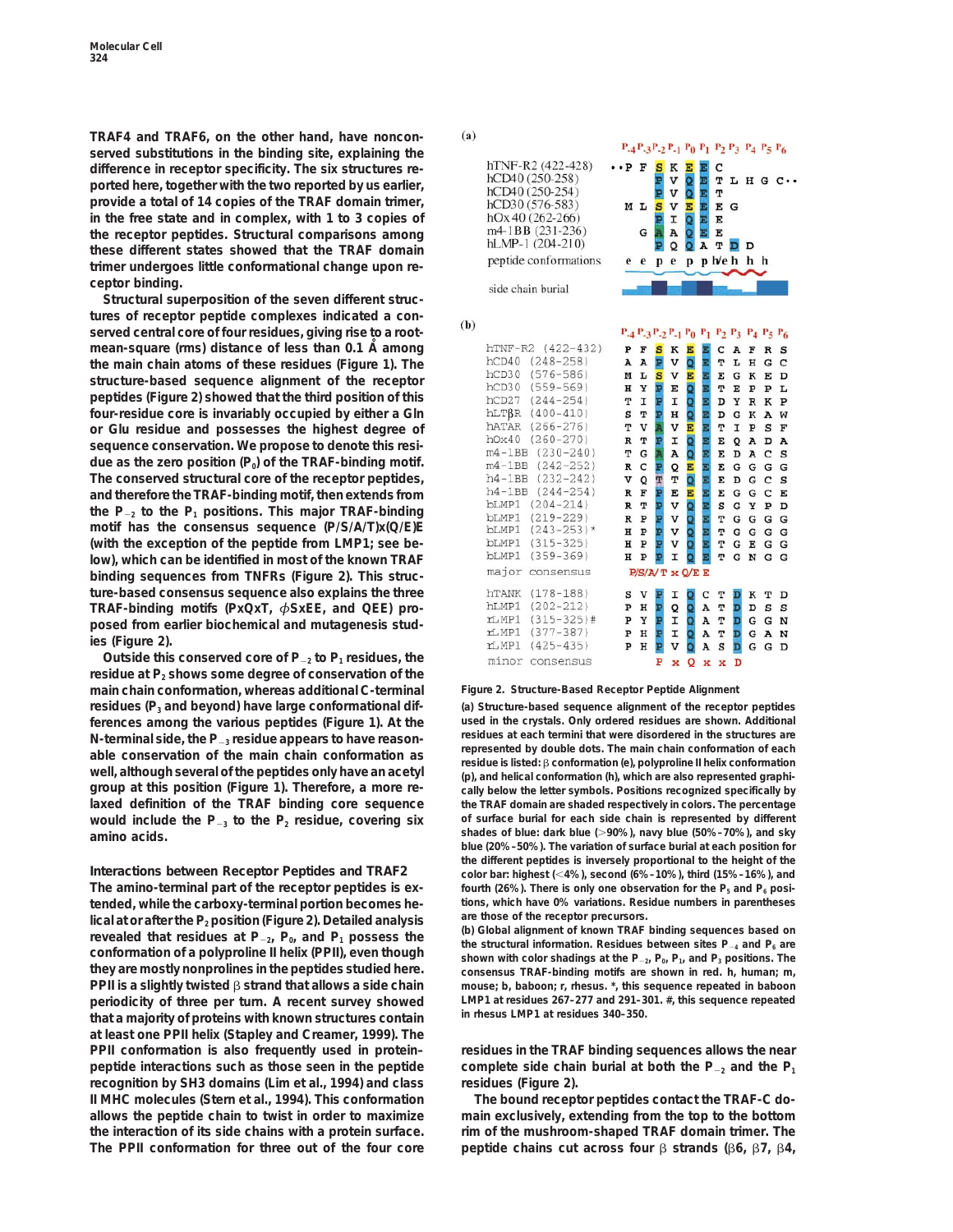

## **Figure 3. Detailed Interactions for the Major Consensus Motif (P/S/A/T)x(Q/E)E**

**Shown is the stereo diagram of the interaction between the TRAF domain and the CD40 peptide, with the molecular 3-fold axis vertical. The TRAF domain is represented by purple worm-and-stick models, with carbon atoms in gray. The peptide is shown as a stick model, with carbon atoms in yellow. The side** chain at the  $P_{-1}$  position and the entire chain after the amide of the P<sub>2</sub> position are omitted **for clarity. The conformations of the two CD40 peptides with different lengths (Table 1) are essentially identical. Atoms within hydrogenbonding distances are connected with black dotted lines. The β strands in the path of the peptide and selected residues in the TRAF domain are labeled. Note the interactions at** the  $P_{-2}$ ,  $P_0$ , and  $P_1$  positions of the peptide.

**and** b**3) on one side of the** b **sandwich structure of the However, when this position is occupied by Glu (as in TRAF-C domain. Although the direction of the peptide CD30 and TNF-R2), only one hydrogen bond may be chains is essentially perpendicular to these** b **strands, possible, as the carboxylate side chain is positioned** the main chain atoms at the  $P_{-1}$  and the  $P_1$  positions further away from the TRAF2 surface. Since there are are able to form, in a highly twisted fashion, conserved no charged residues near the vicinity of the P<sub>0</sub> site, **antiparallel** b **edge hydrogen-bonding interactions with this difference may arise from the need for the negative the** b**7 strand (Figure 3; Park et al., 1999). Additionally, charge in Glu to be more heavily solvated than its Gln** the interaction between the amide of the  $P_2$  residue counterpart. and the carboxylate of D399 in TRAF2 is also conserved. The P<sub>1</sub> position in the major TRAF-binding motif is **These main chain interactions appear to be important occupied by a Glu residue, although LMP1 has an Ala factors in anchoring the core portion of the peptide to at this position (see below). The carboxylate moiety of the TRAF domain. the Glu residue makes bidentate ion pair interactions**

**pears to be determined by the side chains at the P**2**2, additional hydrogen bond with the hydroxyl of Y395 P0, and P1 positions within the TRAF-binding motif (Fig- (Park et al., 1999). These hydrogen-bonding interactions ure 3). They each engage into shallow but distinct pock- appear to require Glu specifically, as an Asp residue is ets on the surface of TRAF2 (Figure 1). The P**<sup>2</sup>**<sup>2</sup> position too short to reach R393 and Y395 in TRAF2. is most frequently occupied by Pro and less frequently The side chains of the remaining residues of the recep**by Ser and Ala (Figure 2). Pro makes extensive van der tor peptides are generally exposed on the surface of **Waals contacts with the TRAF2 protein. In addition, the the complex, and these residues show little sequence PPII conformation adopted by this residue may increase conservation among the various TNFRs (Figure 2). The** the preference for Pro at this position. The selectivity  $P_{-1}$  residue of the core motif appears to be mostly a for Ser appears to derive from the hydrogen bond be-<br>spacer. The side chain of the P<sub>2</sub> residue is situated close tween its hydroxyl and the side chain of S467 in TRAF2, to that of D399 in TRAF2. When P<sub>2</sub> is occupied by Thr, which may serve to anchor the Ser residue into a PPII potential hydrogen-bonding interactions are observed **instead of a typical** b **conformation. The side chains at with the side chain of D399. Somewhat surprisingly, this position are completely buried in a pocket on the several of the receptor peptides have an acidic residue TRAF domain surface. Model building of other amino (Asp or Glu), whereas none have a basic residue (Lys acids at this position suggests that the size and the or Arg) at this position. It may be likely that this position enclosure of the pocket may allow other small side may tolerate many other variations that have yet to be chains such as Thr and Cys but may restrict the accom- observed. modation of larger side chains. Ala was observed at this position in the 4-1BB peptide, but the nature of the An Alternative Binding Mode Defined interaction may lower the affinity of the peptide, which by the LMP1 Peptide is also consistent with the weaker electron density for The TRAF-binding motif discussed so far has a conthe peptide in this structure. served Glu residue at the P<sub>1</sub> position, which is involved served** Glu residue at the P<sub>1</sub> position, which is involved

**actions appear to be the major determinants for the with TRAF2. This motif is consistent with the majority** selectivity of Glu and Gln residues at the P<sub>0</sub> position of known TRAF-binding receptor peptides (Figure 2). **(Figure 3). The aliphatic portion of the side chains packs However, receptor peptides from LMP1 and TANK have against I465, while the hydrophilic tip is surrounded by an Ala and Cys, respectively, at the P1 position (Figure 2), the three hydroxyls of S453, S454, and S455 in TRAF2. which can not participate in the ion pair and hydrogen-The Gln side chain is within hydrogen-bonding distances bonding interactions. The structure of the LMP1 peptide to all three hydroxyl groups, perhaps making this one in complex with TRAF2 showed that the interactions of the strongest anchoring points in the interaction. with the R393 and Y395 residues are mediated by an**

**The specificity of the TRAF2–TNFR interactions ap- with the side chain guanidinium group of R393 and an**

**Shape complementarity and hydrogen-bonding inter- in important ion pair and hydrogen-bonding interactions**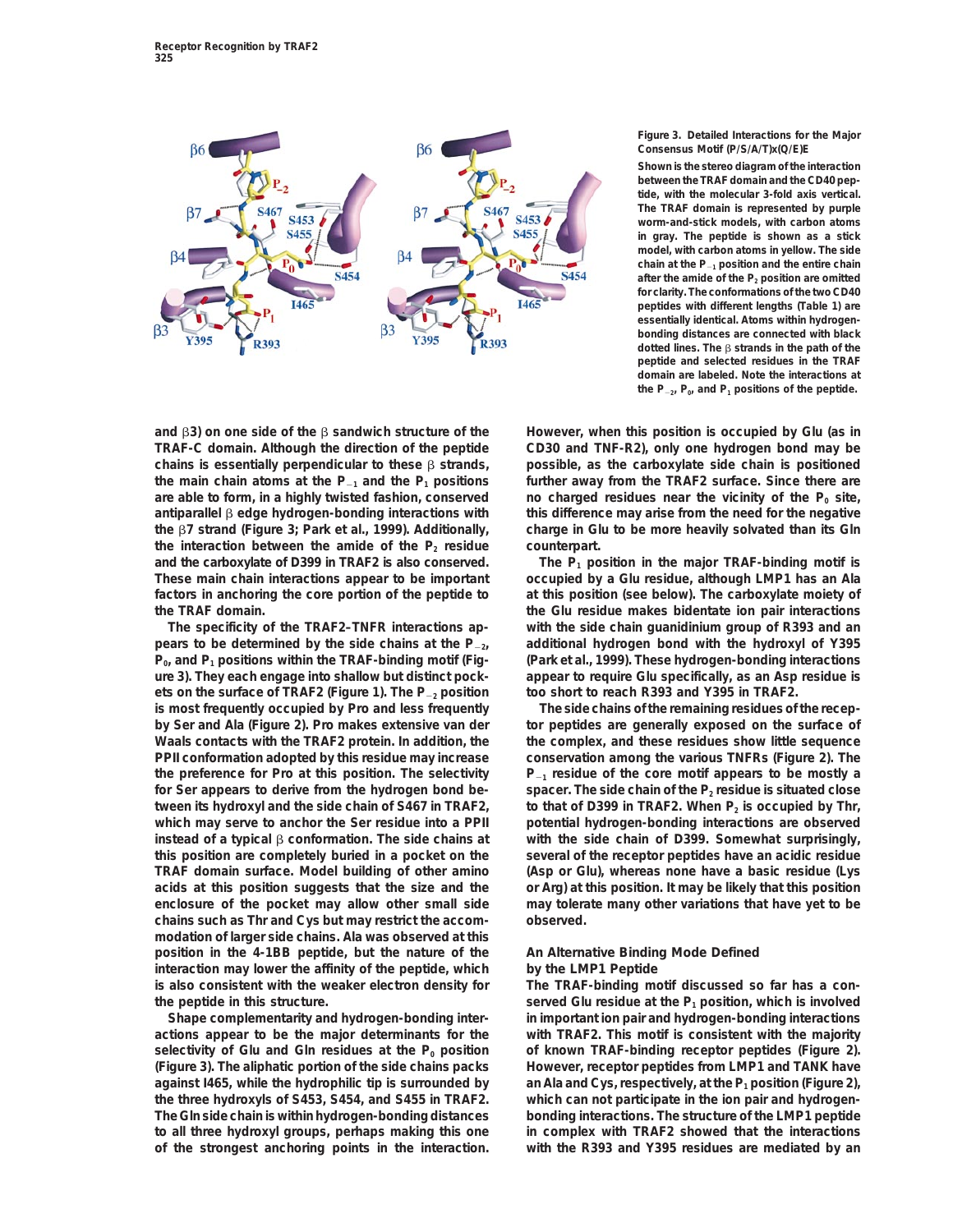

### **Figure 4. Detailed Interactions for the Minor Consensus Motif PxQxxD**

**(a) Shown is the stereo diagram of the interaction between the TRAF domain and the LMP1 peptide in an orientation similar to Figure 3. The TRAF domain is represented by purple worm-and-stick models, with carbon atoms in gray. The peptide is shown as a stick model, with carbon atoms in yellow. Atoms within hydrogen-bonding distances are connected with black dotted lines. The** b **strands in the path of the** peptide and selected residues in the TRAF domain are labeled. Note the interaction at the P<sub>3</sub> position of the peptide, which distinguishes the **minor TRAF2-binding motif from the major TRAF2-binding motif.**

**(b) Structural comparison between the conformation of Glu at the P1 position and that of Asp at the P3 position, showing with 90**8 **rotated** around the horizontal axis in (a). The CD40 peptide is shown as a yellow worm, with the carbon atoms of the P<sub>1</sub> side chain (Glu) in yellow. The LMP1 peptide is shown as a green worm, with the carbon atoms of the P<sub>3</sub> side chain (Asp) in green. The R393 and Y395 side chains from **TRAF2 are shown respectively, with carbon atoms in yellow and green for the CD40 complex and the LMP1 complex. Note the conformational change in the R393 side chain.**

**chain of R393 undergoes a small conformational change** suggests that the P<sub>-2</sub> and P<sub>0</sub> positions will be subjected **to accommodate this new interaction. This structural to the same selectivity for both consensus motifs. The information, together with sequence analysis, suggests distinguishing factor between the two motifs resides on that there is a minor consensus sequence for TRAF- the last residues: the Glu at the P1 position for the major binding peptides—PxQxxD (Figure 2). All the naturally** consensus and the Asp at the P<sub>3</sub> position for the minor **occurring sequences identified so far contain a Pro at consensus sequence. Structurally, similar interactions** the  $P_{-2}$  position and a Gln at the  $P_0$  position. It is likely, are seen between the acidic side chains of Glu at  $P_1$ **however, that both positions would allow similar varia- or Asp at P3 and the conserved TRAF2 residues R393 tions as seen in the major TRAF-binding consensus se- and Y395. quence. All of the binding sequences identified so far for**

**also an Asp, although this residue is not conserved from this study (Figure 2). In addition to receptors, the among other TRAF binding sequences (Figure 2). The intracellular protein I-TRAF/TANK (Cheng and Baltiside chain is located near the P1 Glu residue of the major more, 1996; Rothe et al., 1996) possesses the PxQxxD TRAF-binding consensus sequence (Figure 1), sug- minor consensus sequence and therefore is likely to gesting that it might be able to compensate for a loss of bind to TRAFs via the same receptor binding site. The the P3 Asp residue. This is consistent with mutagenesis universal TRAF-binding motifs also explain the paradox studies on LMP1 that showed that the Asp residues at between the inability to bind and the bearing of the both P3 and P4 positions need to be mutated to abolish previously identified PxQx(T/S) motif. These sequences**

**consensus motifs: the major consensus motif (P/S/A/T)x mine the precise specificity of each position of the re- (Q/E)E and a minor PxQxxD motif. There are three ceptor peptides, existing alanine mutagenesis data are** components for each of the motifs. The P<sub>0</sub> position is clearly consistent with the definition of important side **occupied by Gln or Glu in the major consensus and chains in the binding motifs. In CD30, which contains exclusively by Gln in the minor consensus. The P**<sup>2</sup>**<sup>2</sup> posi- two TRAF-binding sites, peptide binding and alanine tion is occupied mostly by Pro, followed by Ser, Ala, mutagenesis has delineated a region between P**<sup>2</sup>**<sup>3</sup> and and Thr in the major consensus, while the minor consen- P2 for the binding of both TRAF binding sequences to sus only has Pro at this position. The structural similarity TRAF2 (Boucher et al., 1997). Deletion mutagenesis in**

Asp at the  $P_3$  position of this peptide (Figure 4). The side between the  $P_2$  and  $P_1$  regions of the receptor peptides

**The P4 residue in the LMP1 peptide studied here is TRAF1, 2, 3, and 5 are consistent with the motifs defined TRAF binding (Devergne et al., 1996). include PPQLTEE (320–326) and PVQLSYY (379–385) in human LMP1 and other similar sequences in rhesus and Discussion baboon LMP1 (Devergne et al., 1996; Franken et al.,** 1996), in which the  $P_1$  or  $P_3$  position does not conform **Universal TRAF2-Binding Motifs to either the major or the minor consensus sequences.**

**Our structural studies resulted in two TRAF2-binding While more extensive mutations are required to deter-**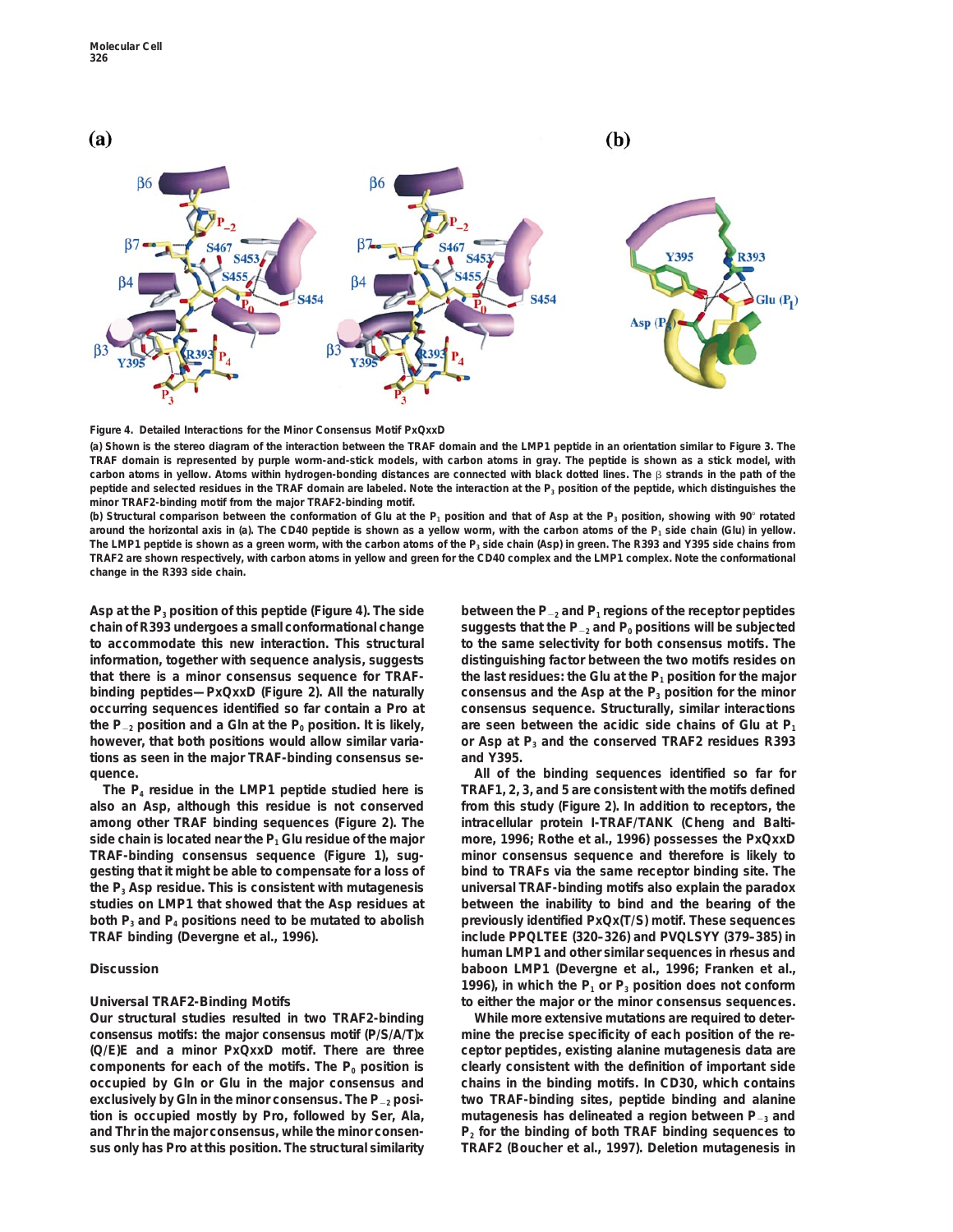**CD40 has mapped the minimal TRAF binding sequence** to the five-residue peptide between the P<sub>-2</sub> and the P<sub>2</sub> **positions as assayed by in vitro binding to immobilized receptor peptides (Pullen et al., 1998). In Ox40, triple** alanine mutagenesis of residues at  $P_{-3}-P_{-1}$  or  $P_0-P_2$ **resulted in complete loss of TRAF interaction in yeast** two-hybrid experiments, while similar mutations at P<sub>3</sub>-P<sub>5</sub> **only resulted in reduced signal (Arch and Thompson, 1998). Detailed alanine mutagenesis on LMP1 has indi**cated that the  $P_{-2}$  and  $P_0$ , as well as the  $P_3$  and  $P_4$ , **residues are the most important on TRAF binding and NF-**k**B activation (Devergne et al., 1996).**

**The conserved TRAF-binding motifs may be used to locate the precise binding region in proteins known to interact with TRAFs. Intracellular adapter molecules RIP and TRADD have been shown to interact with TRAF2 via the conserved TRAF-C domain (Hsu et al., 1996a, 1996b). Inspection of the RIP sequence revealed two potential TRAF-binding sites, one near the end of the amino-terminal kinase domain and the other within the linker region between the kinase and the carboxy-terminal death domain. These locations are consistent with the broader TRAF-binding regions identified earlier in RIP (Hsu et al., 1996a). The TRADD molecule, which is the direct signal transducer for TNF-R1 and couples the receptor to both caspase activation and TRAF signaling, does not appear to contain the same TRAF binding sequences identified from this study. It remains to be seen how TRAF2 recognizes TRADD.**

**terminus in the peptide used in the study (Park et al., RING and zinc finger domains of the TRAF trimer are shown as 1999). Similarly, the peptide structure in the CD40 com- green ovals. Cell membrane is represented in yellow. plex contains ordered residues only up to the P6 position** despite an extended carboxyl terminus in the CD40 pep-<br>than three-dimensional composites. However, second-<br>binding sequence may contain 11 residues (from P<sub>-4</sub> to<br>P<sub>0</sub>), which covers the entire span of one face of the TRAF

**The natural lengths of the intracellular domains of the Kieff, 1997; Pullen et al., 1998). TNF receptors may range from 36 residues, as in Ox40, to 188 residues, as in CD30. Amino acid analyses using Geometry of TRAF2–Receptor Interactions the PHD program (Rost and Sander, 1994) suggest that Each receptor peptide in all seven complexes binds most of these receptors may exist in near random coil symmetrically to the side of the mushroom-shaped conformations with low secondary structure compo- TRAF domain trimer, extending from the top to the botnents. This observation further supports the hypothesis tom rim of the mushroom cap. This directionality of the that the TRAF-binding sites of these receptors are pri- bound receptor peptides relative to the TRAF domain marily composed of linear sequences within the 11-resi- would bring the** b **sandwich portion (mushroom cap) of due extent estimated from our structural studies, rather the TRAF domain trimer close to the membrane in the**



**Figure 5. A Model for the Activated TRAF–Receptor Complex The Extent of a TRAF-Binding Site** While the core of TRAF binding sequences may contain The atomic coordinates for the complex between a TNF-like ligand<br>and a TNFR were taken from PDB entry 1thr and are shown as thin only four residues, those beyond the core may make<br>further contacts with the TRAF domain of TRAF2. The<br>total of seven different receptor peptide complexes may<br>total of seven different receptor peptide complexes may<br>structu structure from the CD40 complex is shown as ribbon traces, with **be used to estimate the maximum length of a TRAF** the  $\beta$  strands in green, cyan, and dark blue for each of the protomers<br>**binding sequence The TRAF domain complex with TNF**, of the trimer. The receptor peptides (pink, o **binding sequence. The TRAF domain complex with TNF- of the trimer. The receptor peptides (pink, orange, and blue) are** R2 contains ordered residues starting from the  $P_{-4}$  posi-<br>tion, even though additional residues exist at the amino<br>and the intracellular portions of the receptor. The amino-terminal

**somewhat from receptor to receptor. functions as shown for both CD40 and LMP1 (Izumi and**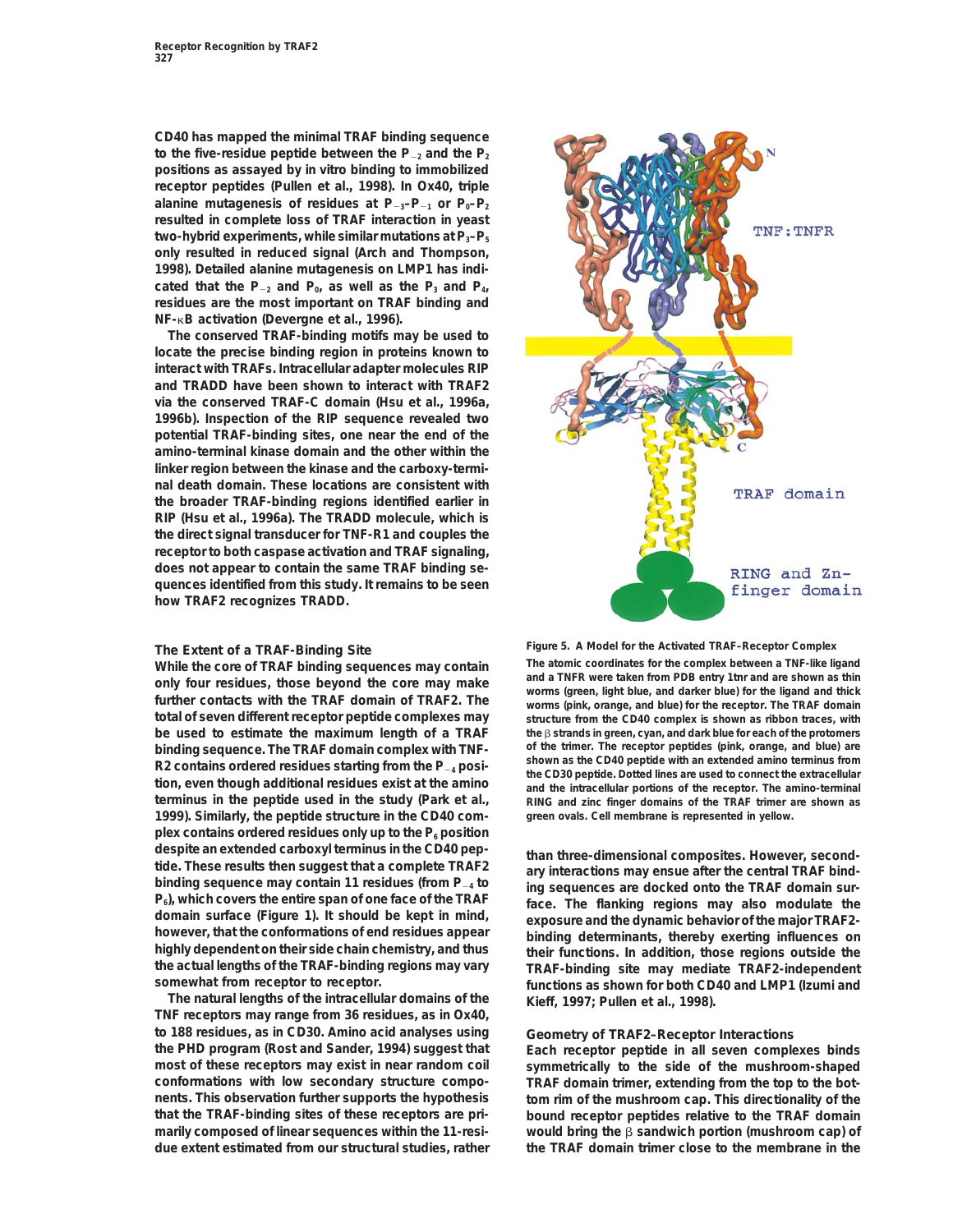**activated signaling complex (Figure 5). This then allows H. Y. and H. W., unpublished results), which ensures the RING finger and zinc finger domains, which are that TRAFs do not interact with nonactivated receptors. amino-terminal to the coiled-coil domain in the full- The dependence of TRAF recruitment on ligand-induced length TRAF proteins, to be exposed to the cytosol for receptor trimerization or antibody-induced receptor diinteraction with downstream effector molecules. merization has been shown for several TNFRs, including**

**quires minimal linker residues between the membrane al., 1997; VanArsdale et al., 1997), and is considered a and the TRAF-binding site. In keeping with this analysis, common feature of the entire receptor family. Both affinthe 17-residue CD40 peptide used in this study has been ity and specificity will be amplified exponentially by the shown to be capable of both TRAF interaction and wild- avidity contribution from the oligomeric association, type-like NF-**k**B activation when linked immediately after which is the signaling form of the interaction. This avidity the transmembrane region of the CD40 receptor (Cheng dependence of the interaction makes it possible to**

**The presence of two identified TRAF-binding sites teraction into a tight and highly specific one. in CD30 and 4-1BB raises the possibility of variations The ability of TRAFs to recognize diverse receptor regarding the stoichiometry of TRAF–receptor interac- sequences forms the basis for the wide spectrum of tion. The first possibility relates to whether the two biological effects that TRAFs mediate. Both competitive TRAF-binding sites in the trimerized receptors may re- and cooperative dynamics of TRAF signaling may result 4-residue TRAF binding sequence extending from P**<sup>2</sup>**<sup>2</sup> signaling molecules by TRAF proteins. This would relate to P1, there would be 8 and 12 residues, respectively, the outcome of a particular receptor activation to the between the two TRAF-binding sites in 4-1BB and CD30, repertoire of TRAFs and TRAF-binding partners in a partwo TRAF-binding sites. This distance is unlikely to be ation.**

Detween the two adjacent sites. This analysis excludes<br>the possibility for 4-1BB and CD30 to carry out this<br>intramolecular multivalent association. In 4-1BB, delet-<br>ing either one of the binding sites resulted in reduced<br>b **son, 1998). The larger signal observed in the yeast two- Experimental Procedures hybrid assay when both TRAF-binding sites are present may therefore be due to the increased probability of Protein Preparation and Crystallization interaction by the presence of two sites. While each site The TRAF domain proteins of human TRAF2 were prepared as dein CD30 binds to TRAF proteins, it has not been tested scribed earlier (Park et al., 1999). Briefly, two constructs of the TRAF** whether the existence of two sites would increase the domain of TRAF2 (residues 315–501 and 310–501) were overex-<br>
pressed in *Escherichia coli* and purified by nickel affinity chromatog-

**1996). In the human virus, LMP1 contains one TRAF- TRAF domain proteins (residues 310–501 and residues 327–501) binding site, and therefore the constitutive TRAF activa- were crystallized in the presence of molar excess receptor peptides tion requires aggregation by the six-span transmem- (1:2 to 1:16 ratios). The reservoir conditions are 11% PEG4000, 0.2** brane region. As there are sufficient spacings between some of the TRAF-binding sites in both rhesus and ba-<br>boon LMP1, it may be predicted that some of these MMES at pH 6.0 for the TRAF2 protein containing residues 327-50 sites may bind to a single TRAF trimer simultaneously structure Determination and Analysis<br>
to mediate constitutive association and signaling, even all X-ray diffraction data were collecte **in the absence of aggregation through their transmem- sources on cryoprotected crystals and processed with the HKL brane helices. package (Otwinowski and Minor, 1997). The structures were deter-**

**receptors.** The interaction between TRAF2 and mono-<br>  $|F_0| - |F_C|$  coefficients were used to locate the bound peptides. Se-<br>
meric receptors is relatively weak (K<sub>d</sub> = 0.04–1.5 mM; quence fitting and model building were c

**This geometry of the TRAF–receptor interaction re- TNF-R2, CD40, and LT**b**R (Shu et al., 1996; Kuhne et and Baltimore, 1996). transform a low-affinity and somewhat promiscuous in-**

> from the conserved recognition of receptors and other **leaving less than 50 A˚ maximal distance between the ticular type of cell and at a certain stage of differenti-**

sufficient to accommodate two TRAFs simultaneously,<br>
of considering that the full-length TRAFs would have a size<br>
of at least  $70 \times 70 \times 70$  Å.<br>
A second possibility is whether the two TRAF-binding<br>
ing has frequently bee

binding strength to TRAFs.<br>
Multiple TRAF-binding sites have been identified in<br>
both rhesus and baboon EBV LMP1 (Franken et al., the protein containing residues 315-501 was treated with<br>
typisin to generate the construct

**to mediate constitutive association and signaling, even All X-ray diffraction data were collected at synchrotron radiation mined by molecular replacement calculations with the program RE-**TRAF-Mediated Signal Transduction<br>Our study has suggested a common mechanism by<br>Which TRAFs perceive the oligomerization state of the<br>Which TRAFs perceive the oligomerization state of the<br>(Brünger et al., 1998). Difference **meric receptors is relatively weak (Kd** 5 **0.04–1.5 mM; quence fitting and model building were carried out with the program**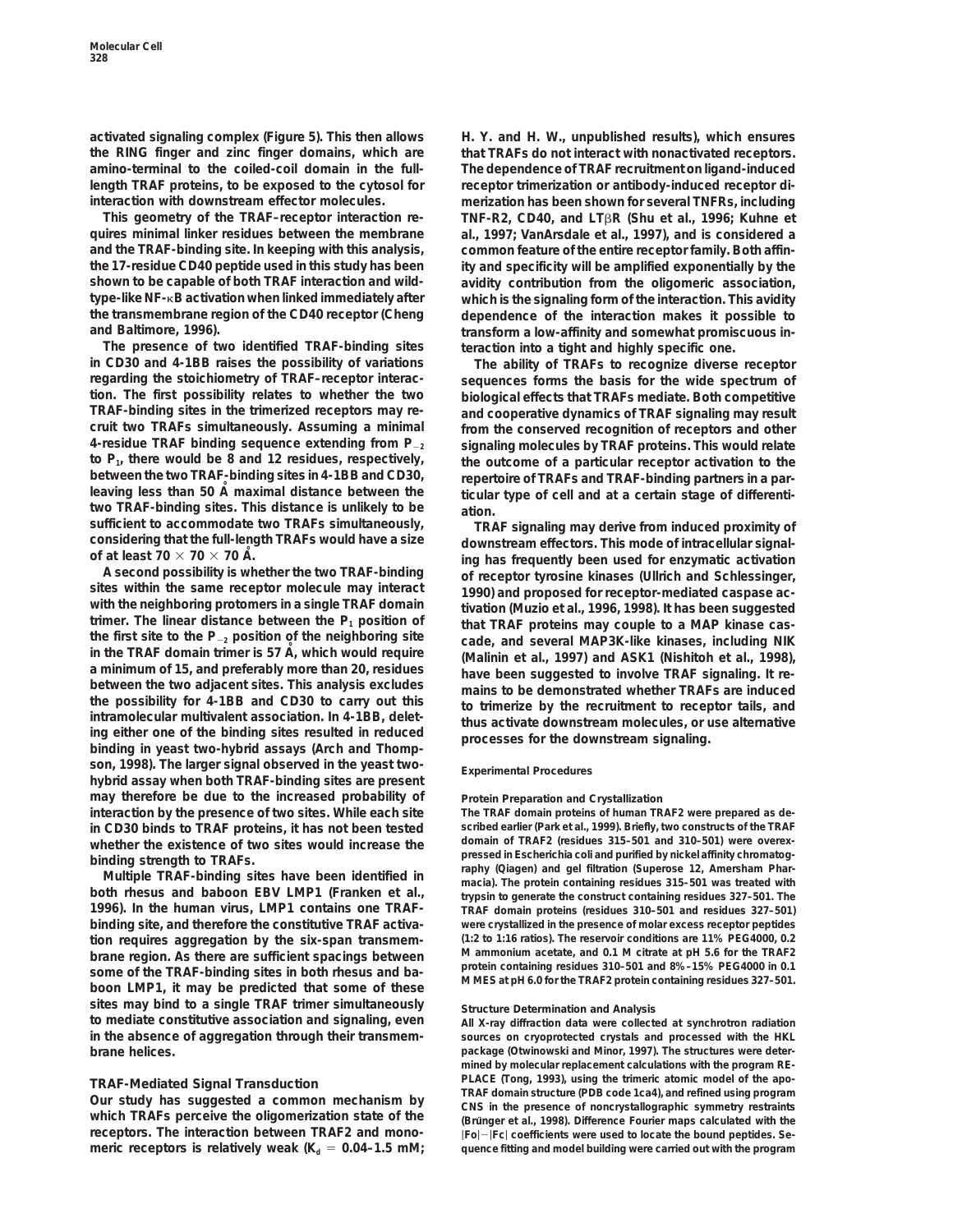**models were produced with the program GRASP (Nicholls et al., M.F., Kieff, E., and Mosialos, G. (1996). Association of TRAF1, 1991), and ribbon diagrams were generated using the program Setor TRAF2, and TRAF3 with an Epstein-Barr virus LMP1 domain impor- (Evans, 1993). tant for B-lymphocyte transformation: role in NF-**k**B activation. Mol.**

Lima, and Liang Tong for discussions or comments on the manu-<br>script. We thank Temple Burling for maintaining the X-ray equipment<br>and computers; Craig Ogata for access and assistance at the X4A<br>beamline of the National Syn **Health, Speaker's fund for biomedical research, and MacCHESS Gedrich, R.W., Gilfillan, M.C., Duckett, C.S., Van Dongen, J.L., and** consortium for phasing methods in macromolecular crystallography **ent specificities for members of the tumor necrosis factor receptor- (NSF-DMR97-13424).**

**Received June 16, 1999; revised July 14, 1999. Chem.** *271***, 12852–12858.**

Aizawa, S., Nakano, H., Ishida, T., Horie, R., Nagai, M., Ito, K., Yagita,<br>H., H., Huang, J., Shu, H.B., Baichwal, V., and Goeddel, D.V.<br>H., Okumura, K., Inoue, J., and Watanabe, T. (1997). Tumor necrosis (1996a). TNF-depe In CD30-mediated NFRB activation. J. Biol. Chem. 272, 2042–2045.<br>Akiba, H., Nakano, H., Nishinaka, S., Shindo, M., Kobata, T., Atsuta, TRAF2 and TRADD-FADD interactions define two distinct TNF re-<br>M., Morimoto, C., Ware, C M., Morimoto, C., Ware, C.F., Malinin, N.L., Wallach, D., et al. (1998).<br>
CD27, a member of the tumor necrosis factor receptor superfamily,<br>
activated protein kinase/c-Jun N-termi-<br>
activated protein kinase/c-Jun N-termi-<br>

Arch, R.H., Gedrich, R.W., and Thompson, C.B. (1998). Tumor necro-<br>sis factor receptor-associated factors (TRAFs)—a family of adapter 28745-28748.

Banner, D.W., D'Arcy, A., Janes, W., Gentz, R., Schoenfeld, H.J.,<br>Broger, C., Loetscher, H., and Lesslauer, W. (1993). Crystal structure<br>of the soluble human 55 kd TNF receptor-human TNF beta complex:<br>implications for TNF

Boucher, L., Marengere, L.E.M., Lu, Y., Thukral, S., and Mak, T.W. Product latent membrane protein 1 engages the tumor necrosis (1997). Binding sites of cytoplasmic effectors TRAF1, 2, and 3 on (1997). Binding sites of cyt

Brodeur, S.R., Cheng, G., Baltimore, D., and Thorley-Lawson, D.A. Jones, T.A., Zou, J.-Y., Cowan, S.W., and Kjeldgaard, M. (1991).<br>
(1997). Localization of the major NF-kB-activating site and the sole<br>
TRAF3 binding site o

Brünger, A.T., Adams, P.D., Clore, G.M., DeLano, W.L., Gros, P., Kaye, K.M., Devergne, O., Harada, J.N., Izumi, K.M., Yalamanchili,<br>Grosse-Kunstleve, R.W., Jiang, J.S., Kuszewski, J., Nilges, M., R., Kief **Grosse-Kunstleve, R.W., Jiang, J.S., Kuszewski, J., Nilges, M., R., Kieff, E., and Mosialos, G. (1996). Tumor necrosis factor receptor Pannu, N.S., et al. (1998). Crystallography and NMR system: a new associated factor 2 is a mediator of NF-**k **B activation by latent** software suite for macromolecular structure determination. Acta **Crystallogr. D** *54* **protein. Proc. Natl. Acad. Sci. USA** *93***, 11085–11090. , 905–921.**

(1996). TRAF6 is a signal transducer for interleukin-1. Nature 383, **443–446. the p75 neurotrophin receptor. J. Biol. Chem.** *274***, 2597–2600.**

of TNF- and CD40L-mediated NF-kB activation. Genes Dev. 10,

Cheng, G., Cleary, A.M., Ye, Z., Hong, D.I., Lederman, S., and Balti-**Belge H. M. M. S., L. S. Med.** *186, 337–342.*<br>1999). The S. (1995). Involvement of CRAF1, a relative of TRAF, in CD40 Lim, W.A., Richards, F.M., and Fo more, D. (1995). Involvement of CRAF1, a relative of TRAF, in CD40

Chinnaiyan, A.M., O'Rourke, K., Tewari, M., and Dixit, V.M. (1995). SH3 domains. Nature 372, 375–379.<br>FADD, a novel death domain-containing protein, interacts with the Lomaga, M.A., Yeh, W., Sarosi, I., Duncan, G.S., Furlo **FADD, a novel death domain-containing protein, interacts with the** 

tion of NF-<sub>K</sub>B by RANK requires tumor necrosis factor receptor-<br>associated factor (TRAF) 6 and NF-<sub>K</sub>B-inducing kinase. Identi-<br>Malinin, N.L., Boldin, M.P., Kovalenko, A.V., and Wallach, D. (1997). associated factor (TRAF) 6 and NF-<sub>K</sub>B-inducing kinase. Identi**fication of a novel TRAF6 interaction motif. J. Biol. Chem.** *274***, MAP3K-related kinase involved in NF-**k**B induction by TNF, CD95 7724–7731. and IL-1. Nature** *385***, 540–544.**

**O (Jones et al., 1991). Molecular surface representations and stick Devergne, O., Hatzivassiliou, E., Izumi, K.M., Kaye, K.M., Kleijnen, Cell. Biol.** *16***, 7098–7108.**

**Acknowledgments Evans, S.V. (1993). SETOR: hardware-lighted three-dimensional solid model representations of macromolecules. J. Mol. Graph. 11,**<br>
Lima, and Liang Tong for discussions or comments on the manu-<br> **Exaples M. Doverse O. Becarawia M. Angis B. Kieff. E. and** 

**associated factor family of signal transducting proteins. J. Biol.**

**Hsu, H., Xiong, J., and Goeddel, D.V. (1995). The TNF receptor References 1-associated protein TRADD signals cell death and NF-kB activation. Cell** *81***, 495–504.**

Arch, R.H., and Thompson, C.B. (1998). 4-1BB and Ox40 are mem-<br>bers of a tumor necrosis factor (TNF)-nerve growth factor receptor<br>subfamily that bind TNF receptor-associated factors and activate<br>subfamily that bind TNF rec

**proteins that regulates life and death. Genes Dev.** *12* **Ishida, T.K., Tojo, T., Aoki, T., Kobayashi, N., Ohishi, T., Watanabe, T., , 2821–2830.**

**izumi, K.M., and Kieff, E.D. (1997). The Epstein-Barr virus oncogene**<br>product latent membrane protein 1 engages the tumor necrosis

**Cao, Z., Xiong, J., Takeuchi, M., Kurama, T., and Goeddel, D.V. Khursigara, G., Orlinick, J.R., and Chao, M.V. (1999). Association of**

**Cheng, G., and Baltimore, D. (1996). TANK, a co-inducer with TRAF2 Kuhne, M.R., Robbins, M., Hambor, J.E., Mackey, M.F., Kosaka, Y., 963–973. Assembly and regulation of the CD40 receptor complex in human**

**signaling. Science** *267***, 1494–1498. nants of peptide-binding orientation and of sequence specificity in**

**death domain of Fas and initiates apoptosis. Cell** *81***, 505–512. A., Morony, S., Capparelli, C., Van, G., Kaufman, S., et al. (1999).** Darnay, B.G., Ni, J., Moore, P.A., and Aggarwal, B.B. (1999). Activa-<br>
tion of NF-<sub>K</sub>B by RANK requires tumor necrosis factor receptor-<br>

kin-1, CD40, and LPS signaling. Genes Dev. 13, 1015–1024.